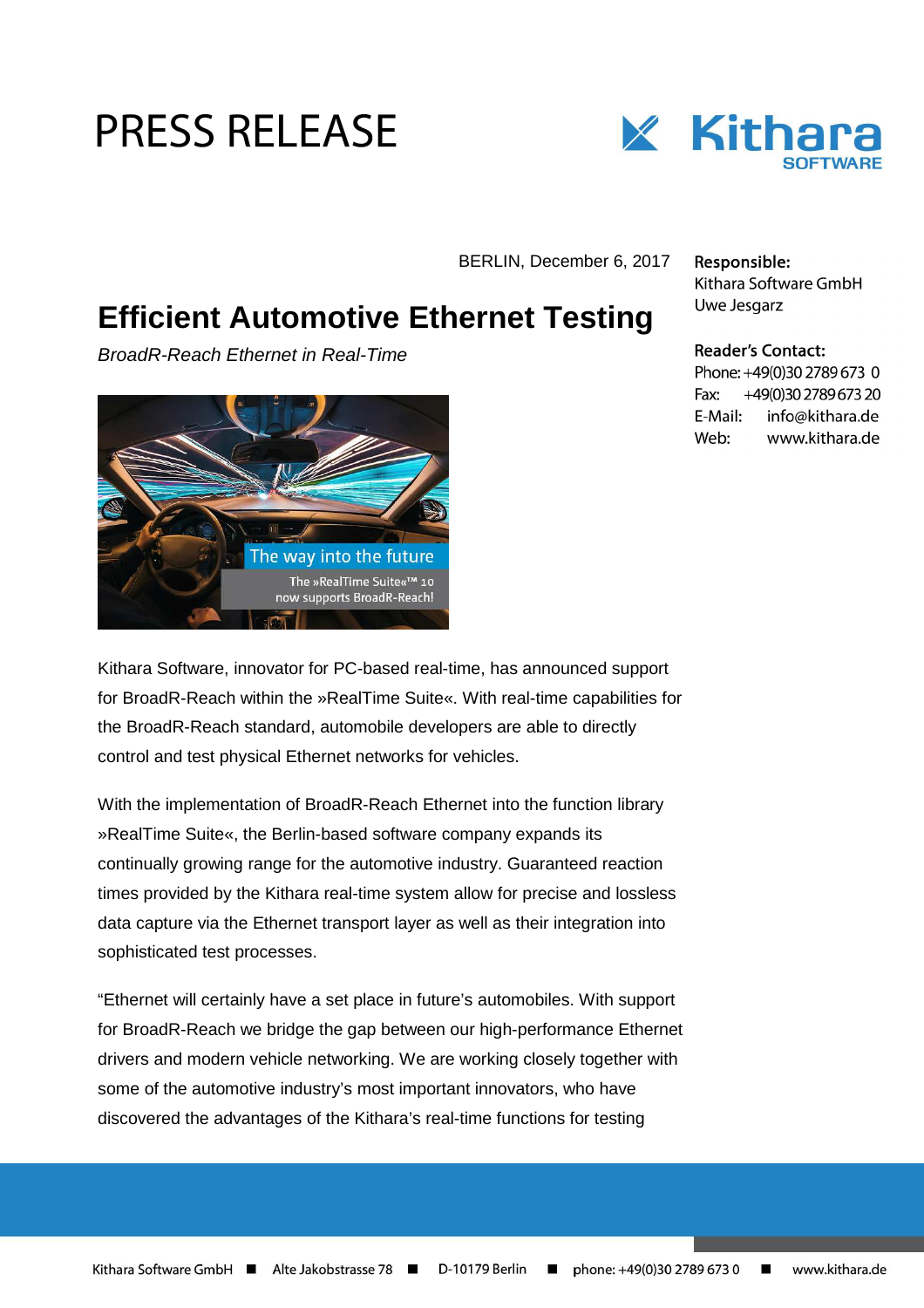automotive electronics technologies.", Uwe Jesgarz, managing director of Kithara Software GmbH, explained.

The benefits of Ethernet in automotive networking are extremely fast transmission rates, high scalability as well as cost efficiency regarding wiring and programming. The open BroadR-Reach standard represents a physical Ethernet transmission layer that enables multiple vehicle systems access to fast data communication. This way for instance, real-time Ethernet can be used as a central backbone network. Furthermore, by utilizing switches, the bandwidth of Ethernet networks can be further optimized.

Many of Kithara's real-time functions are applied in the development of cutting-edge automotive technologies. They are mainly used for hardware-inthe-loop applications, such as for precisely capturing and reproducing simulation data.

\*\*\*

#### **About Kithara Software GmbH**

Kithara Software is a specialist for real-time solutions, especially for the Windows® operating systems family. The real-time extension RealTime Suite is a comprehensive system library for hardware-dependent programming, communication, automation and image processing in real-time. The software is an easy-to-use and powerful technical basis for advanced applications in robotics, image processing, measurement and control engineering as well as automation. It is the key element in machine building, for testing rigs and other specialized applications. Kithara Software has representations in the USA as well as China and supports global companies in their innovative projects.

Responsible: Kithara Software GmbH Uwe Jesgarz

#### **Reader's Contact:**

Phone: +49(0)30 2789 673 0 +49(0)30 2789 673 20 Fax: E-Mail: info@kithara.de Web: www.kithara.de